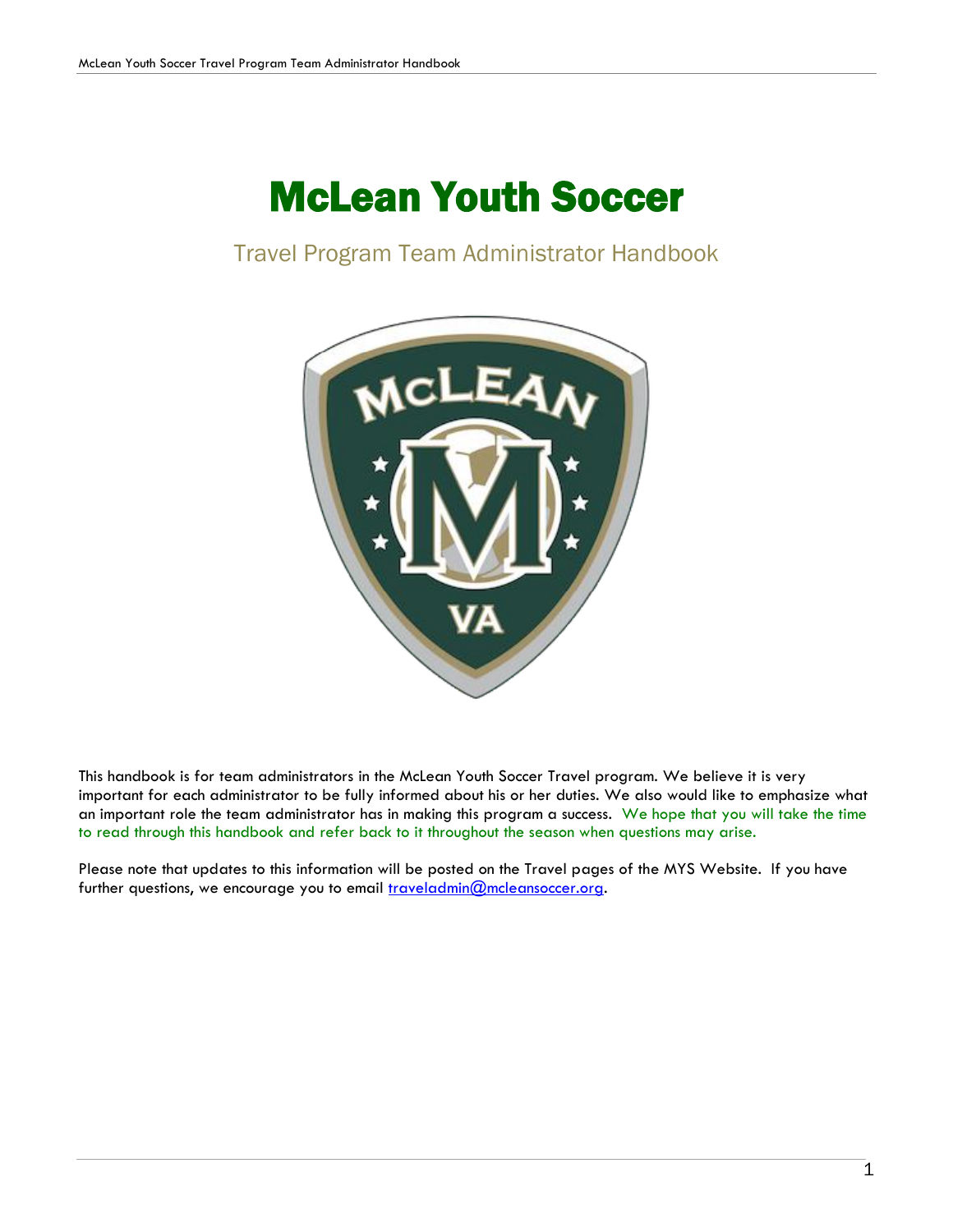## **Table of Contents**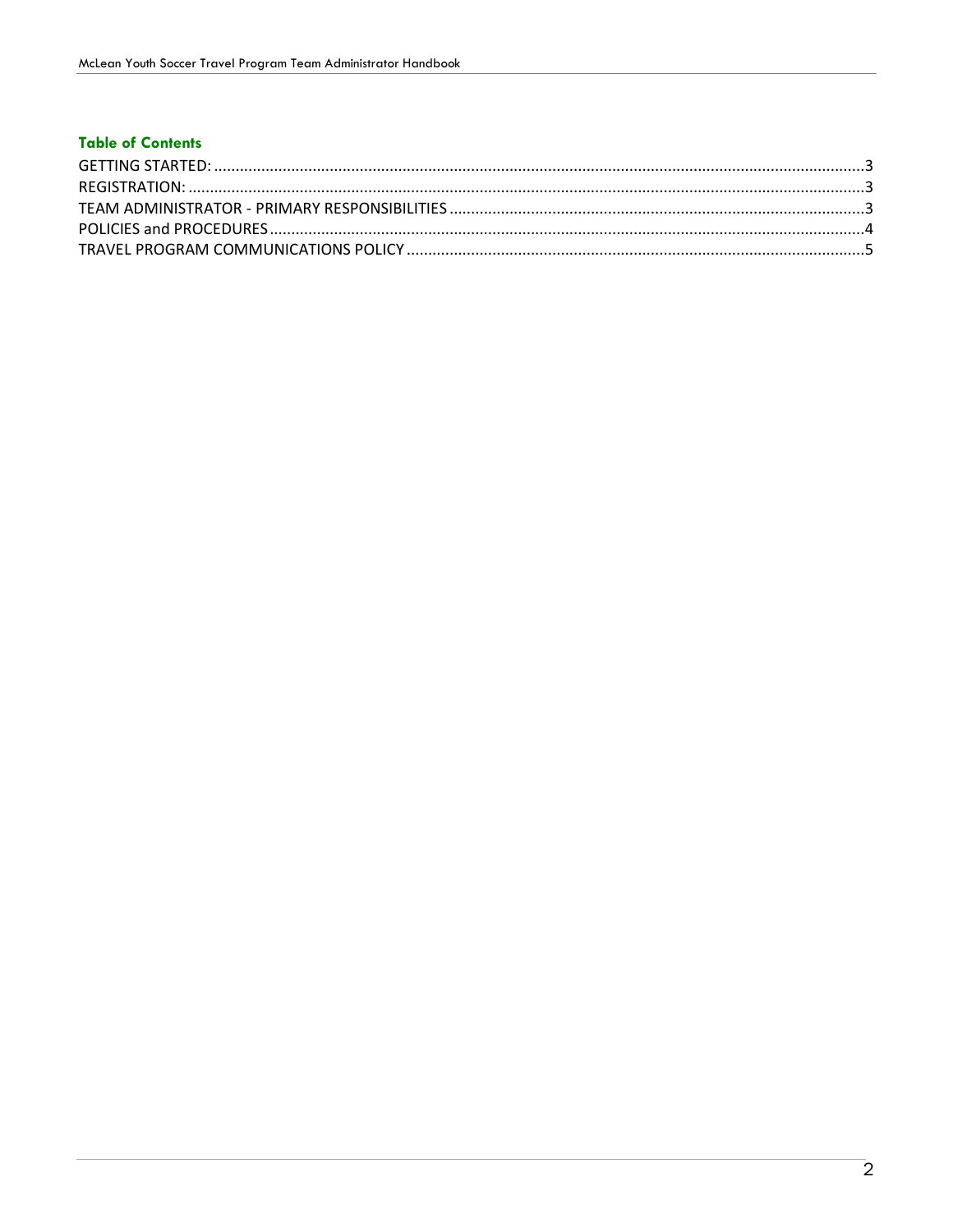Thank you for helping the club and your team by volunteering to be the team administrator for your McLean Youth Soccer travel team. The McLean Youth Soccer staff is here to support your efforts. Please become familiar with the various staff members, and never hesitate to ask a question. The youth soccer world is increasingly complex, and the club strives to provide constant assistance and support for the teams and members.

It is very important to always ask the staff for assistance when needed. Many team administrators form great bonds over shared responsibilities and shared frustrations. However, unfortunately, sometimes misinformation can be readily distributed among team administrators. Never hesitate to contact the Travel Director to get clarification or information about ANY situation or question. \*Note that each team admin can only volunteer for the position for ONE team per seasonal year.

#### **GETTING STARTED:**

- Once your coach has shared your contact info with the Travel Director, you will receive a welcome email and instructions.
- Familiarize yourself with some important websites including mcleansoccer.org, vysa.com, and applicable league websites (NCSL, CCL, ECNL, EDP, etc.)

#### **REGISTRATION:**

The travel team administrator works with the team and other organizations to provide support for the various levels of registration required of a travel soccer team:

#### *State Association (VYSA)*

In coordination with the Travel Director, you will assist in creating the team's official roster and player passes using the VYSA registration system. You will create an account, take a SafeSport certification course, and a background check will be run. Player adds, transfers or releases may take place throughout the season. *League Registration (CCL, NCSL)*

The club's rep handles team registration with the league and will communicate with team administrator about league registration.

Team admins may need to attend pre-season meetings as required by leagues.

#### *Club Registration (MYS)*

Individual players must directly register through [www.mcleansoccer.org](http://www.mcleansoccer.org/) using our LeagueApps registration system. Team admins will register themselves as such in the system and can confirm individual player registrations using the team's LeagueApps dashboard roster.

#### **TEAM ADMINISTRATOR - PRIMARY RESPONSIBILITIES**

The Travel Team Administrator's primary roles and responsibilities are:

- Liaison for the team (i.e. between coach and team, between team and club rep for the league, etc)
- Representative of the club and of the team to outside parties (i.e. opponents)

#### **COMMUNICATE and DELEGATE:**

#### *COMMUNICATE*

The team admin is the primary contact for the team with regard to communications with the team and its opponents, if needed, throughout the season. Examples of such communication include:

- Weekly team communications using the app or weekly email with upcoming schedule, and lastminute communications
- Provide support to club, team and coach (i.e. when requested, relay club information to players, etc.)
- Game day responsibilities (if not delegated to another volunteer- see below for specifics)

#### *DELEGATE - - OTHER TEAM COORDINATORS*

Managing the various activities for a travel soccer team can be complex depending on the age and competition level of the team. It is highly recommended that a team administrator work with the team coaching staff to identify the needs of the team, and find parent volunteers to delegate some of these needs. Examples of travel parent volunteers:

- Treasurer Develop and implement a budget for the age group teams (if triplet team) or team. Work with finance to manage the team account, collect player fees/team income (not covered by MYS), and handle reimbursements and payment for team expenses. The treasurer is responsible for reporting a summary of the age group's financials at the seasonal parent meetings. This is a yearlong position. \*REQUIRED position for each team.
- Uniform Coordinator This volunteer provides a spreadsheet to the club with roster details for the team. They help to assign individual jersey numbers (at the direction of the club and coach), and work with the Travel Director to have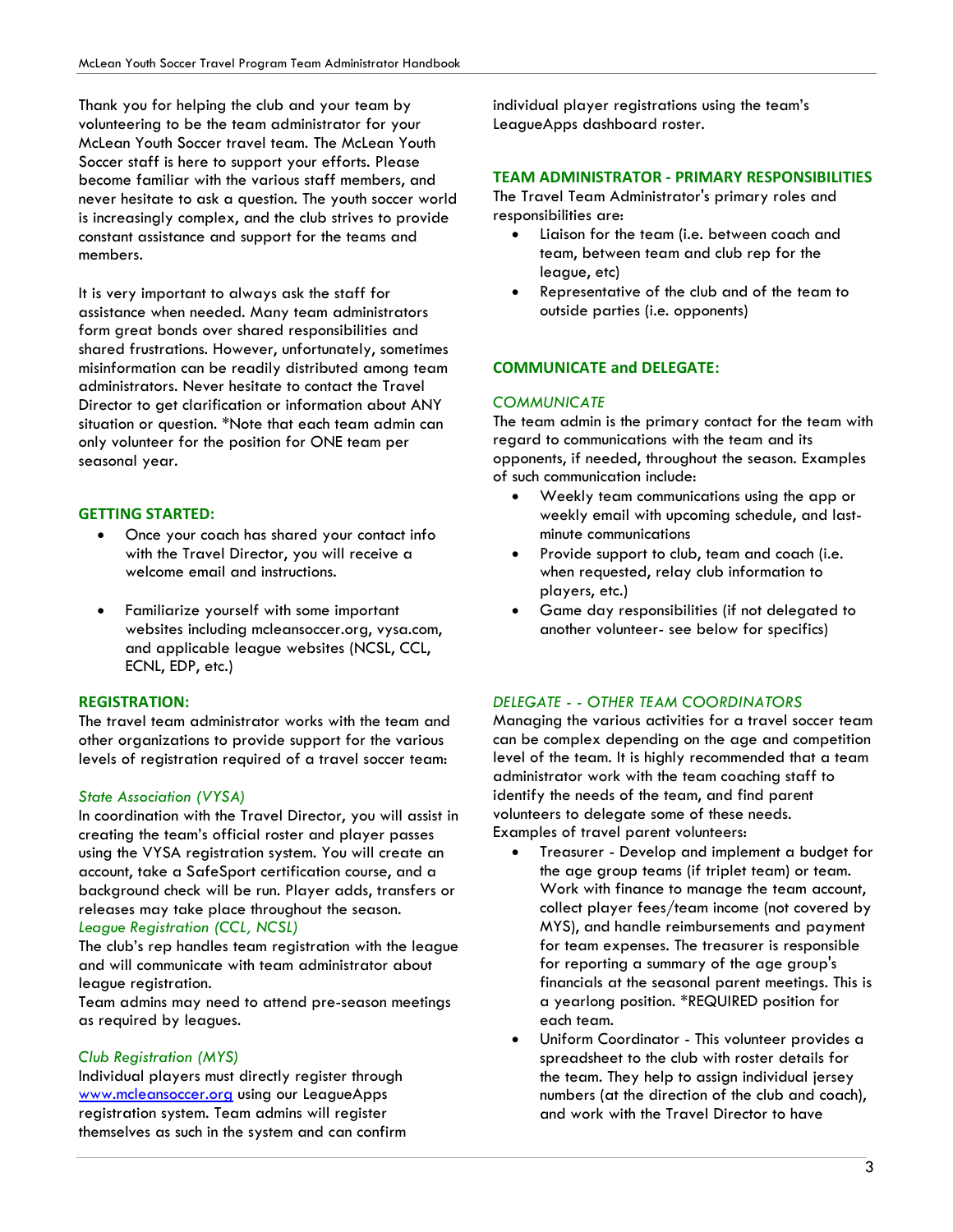personalized email links sent by soccer.com to each family.

- Social Media/Communications Admin Submit new of teams' and players successes to MYS to be posted to social media and/or club website. Any and all shutterbugs are encouraged to take pictures of the teams during games and "team" shots at tournaments and games.
- Tournament Coordinators Work with the coach and team treasurer to register for and handle prep work for teams' participation in tournaments. Specific responsibilities include, but are not limited to tournament registration, online or on-site check in, organizing

hotel/accommodations, and coordinate team dinner if desired. This is an on and off volunteer position throughout the year.

- Game Day Supplies Coordinator This volunteer will initially put together a first aid kit for the team (to be reimbursed from team funds) and bring it to and from each game. Throughout the season the First Aider will replenish the kit as needed. May also order a portable bench and/or tent for the team (to be reimbursed from team funds) and bring it to and from each game.
- Social Committee Coordinator Each team should have a representative to serve on this committee, but the more the merrier and the lighter the work. The committee should plan a player/family social function or party each season. A budget should be submitted to the team treasurer to ensure there are funds to cover costs (this prevents the repeated requests for \$5 to \$10). The committee will solicit additional volunteers, as needed to host and/or bring things to the parties.
- Team Sideline Liaison (NCSL league specific). The TSL serves as the point of contact between the referee and the team at each game, and monitors and addresses parent behavior during the games.

#### **WHAT A TEAM ADMINISTRATOR DOES NOT DO**

- Team administrators should not communicate directly with the county, the league or state association unless directed by the club representative
- Team administrators do not make roster decisions or playing time decisions
- Team administrators do not coach players on the sidelines
- Team administrators do not take action without the head coach direction or approval

### **POLICIES and PROCEDURES**

McLean Youth Soccer has implemented a number of important policies and procedures to support our members and to continually strive to provide the best environment for the development of our athletes. All members should regularly review the [policies.](https://mcleansoccer.org/policies/)

#### *LEAGUE REGISTRATION*

League registration varies greatly between leagues. Please check with the Travel Director to review requirements for your team's league. The following information should be collected for all players. It is easiest if this is collected in a spreadsheet. There are some great resources on the web to collect information and generate spreadsheets (i.e. Wufoo).

Basic information to collect for all players:

- Full name (as on birth certificate)
- Parents' names
- Street address
- Phone numbers (home and cell)
- Email addresses (good to have at least a couple)
- Jersey number (or jersey number preferences)

Other info: some leagues may require code of conduct, medical release, etc. Check with Travel Director for league-specific requirements.

#### *GAME DAY PREPARATIONS*

- Contact opponents to confirm directions and uniform colors (NCSL)
- Communicate game day instructions to team (i.e. field directions, uniform colors, field changes, etc.)
- Bring Team binder to game official roster, communication roster, player passes, sideline passes, medical release forms, codes of conduct
- Bring additional jerseys, shin guards, as needed
- A communication roster should have all numbers for coaches, trainers, administrators, players, as well as important club numbers (administrator/fields)
- Cautions and Ejections Sit Out Cards it is the administrator's or game day administrator's responsibility to keep track of cautions and ejections received by the team throughout the season. These should be submitted to the club when communicating games and scores on [this](https://docs.google.com/forms/d/e/1FAIpQLSfUeWoBs4hWhgnJQSfR-U8fLJtuPsYjRDjV35k8BSwNlRLt7Q/viewform) [form.](https://docs.google.com/forms/d/e/1FAIpQLSfUeWoBs4hWhgnJQSfR-U8fLJtuPsYjRDjV35k8BSwNlRLt7Q/viewform)
- For home games, please be sure to arrive at least 30 minutes before the scheduled game time and ensure that the field is lined, flags are in place and goals are anchored. If there are any issues please call MYS Fields at 703-932- 4190.